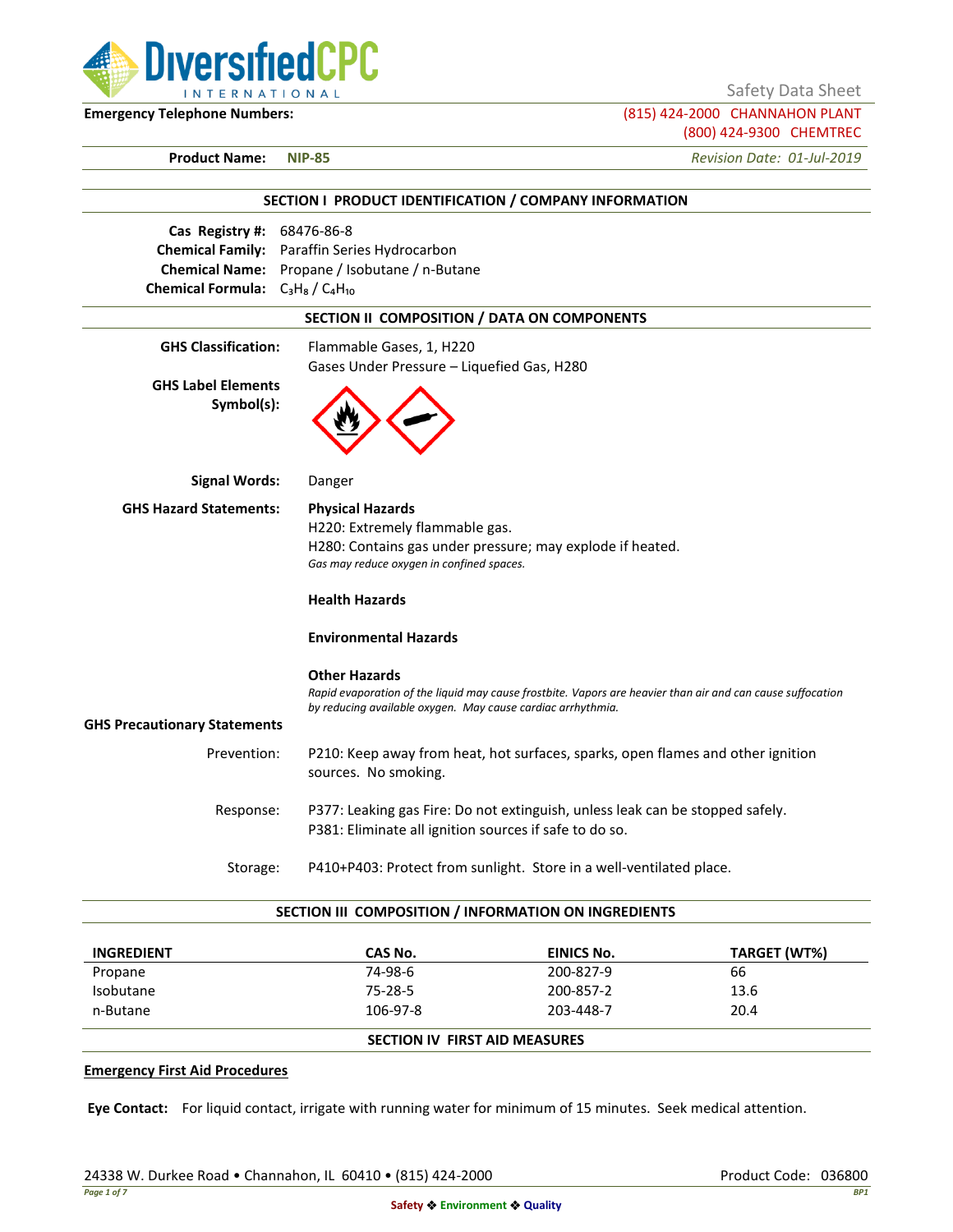

| Skin Contact: For liquid contact, warm areas gradually and get medical attention if there is evidence of frost bite or tissue |
|-------------------------------------------------------------------------------------------------------------------------------|
| damage. Flush area with lukewarm water. Do not rub affected area. If blistering occurs, apply a sterile                       |
| dressing. Seek medical attention.                                                                                             |
|                                                                                                                               |

**Inhalation:** Remove to fresh air. Artificial respiration and/or oxygen may be necessary. Consult a physician. **Ingestion:** This material is a gas under normal atmospheric conditions and ingestion is unlikely.

Most important symptoms and effects

**Acute:** Anesthetic effects at high concentrations.

**Delayed:** None known or anticipated. See Section 11 for information on effects from chronic exposure, if any.

**Notes to Physician:** Epinephrine and other sympathomimetic drugs may initiate cardiac arrhythmias in persons exposed to high concentrations of hydrocarbon solvents (e.g., in enclosed spaces or with deliberate abuse). The use of other drugs with less arrhythmogenic potential should be considered. If sympathomimetic drugs are administered, observe for the development of cardiac arrhythmias.

### **SECTION V FIRE FIGHTING MEASURES**

### **Suitable Extinguishing Media:**

Water spray, Water mist, Foam, Dry chemical or Carbon Dioxide. Carbon dioxide can displace oxygen. Use caution when applying carbon dioxide in confined spaces.

### **Fire Fighting Procedures:**

For fires beyond the initial stage, emergency responders in the immediate hazard area should wear protective clothing. When the potential chemical hazard is unknown, in enclosed or confined spaces, a self contained breathing apparatus should be worn. In addition, wear other appropriate protective equipment as conditions warrant (see Section 8). Isolate immediate hazard area and keep unauthorized personnel out. Stop spill/release if it can be done safely. If this cannot be done, allow fire to burn. Move undamaged containers from immediate hazard area if it can be done safely. Stay away from ends of container. Water spray may be useful in minimizing or dispersing vapors and to protect personnel. Cool equipment exposed to fire with water, if it can be done safely.

### **Unusual Fire and Explosion Hazards:**

Extremely flammable. Contents under pressure. This material can be ignited by heat, sparks, flames, or other sources of ignition. The vapor is heavier than air. Vapors may travel considerable distances to a source of ignition where they can ignite, flash back, or explode. May create vapor/air explosion hazard indoors, in confined spaces, outdoors, or in sewers. If container is not properly cooled, it can rupture in the heat of a fire. Drains can be plugged and valves made inoperable by the formation of ice if rapid evaporation of large quantities of the liquefied gas occurs. Do not allow run-off from fire fighting to enter drains or water courses – may cause explosion hazard in drains and may reignite.

**Hazardous Combustion Products**: Combustion may yield smoke, carbon monoxide, and other products of incomplete combustion. Oxides of nitrogen and sulfur may also be formed.

*See Section 9 for Flammable Properties including Flash Point and Flammable (Explosive) Limits.*

### **NPCA - HMIS RATINGS**

| <b>HEALTH</b>              |  |
|----------------------------|--|
| <b>FLAMMABILITY</b>        |  |
| <b>REACTIVITY</b>          |  |
| <b>PERSONAL PROTECTION</b> |  |

**PERSONAL PROTECTION - (***Personal Protection Information To Be Supplied By The User)*

### **SECTION VI ACCIDENTAL RELEASE MEASURES**

**Steps To Be Taken If Material Is Released or Spilled**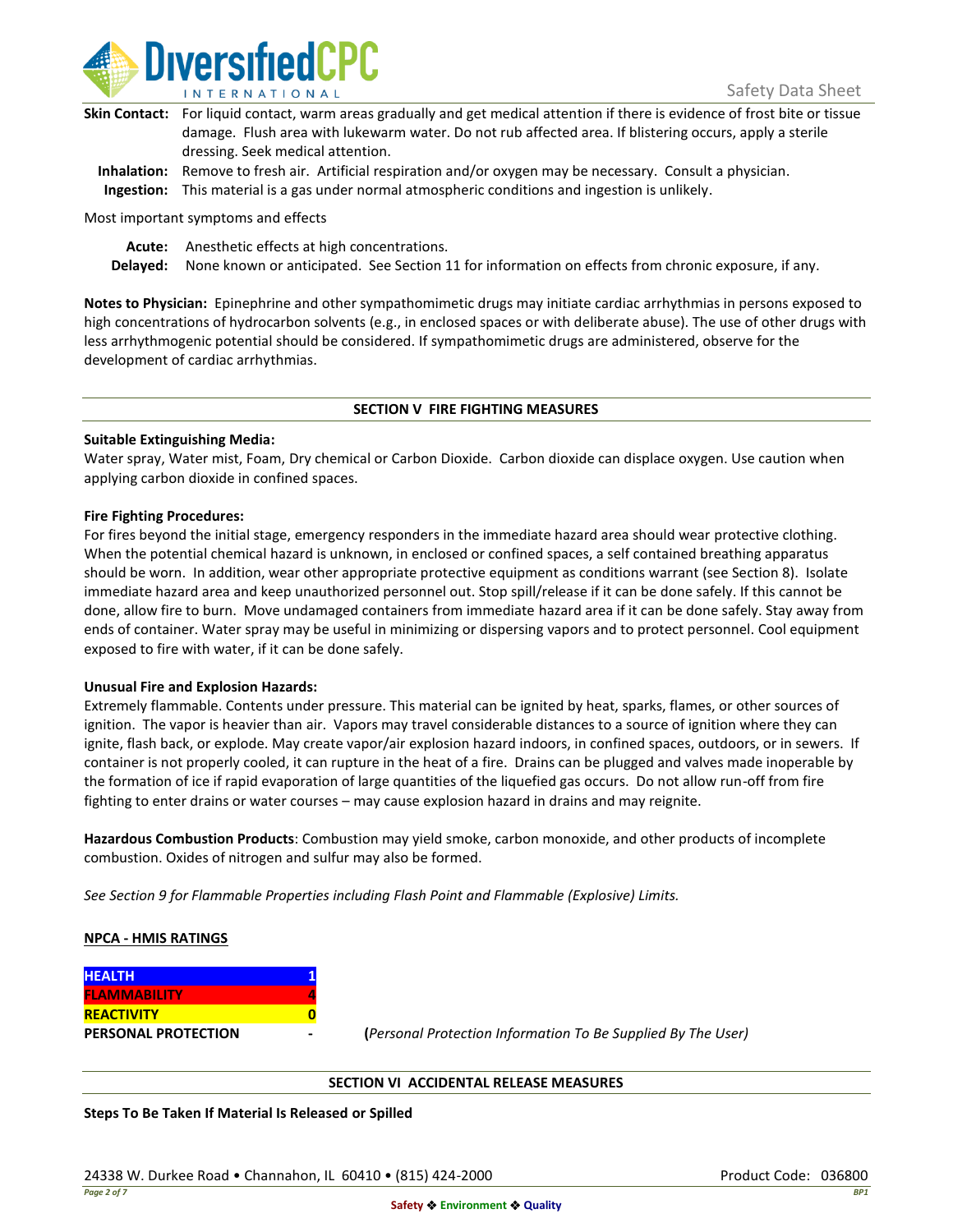

Avoid sources of ignition - ventilate area. Use water fog to evaporate or ventilate. Protect body against contact with liquid. If confined space - use self contained breathing apparatus. Consult local fire authorities.

**Personal Precautions:** Extremely flammable. Spillages of liquid product will create a fire hazard and may form an explosive atmosphere. Keep all sources of ignition and hot metal surfaces away from spill/release if safe to do so. The use of explosion-proof electrical equipment is recommended. Beware of accumulation of gas in low areas or contained areas, where explosive concentrations may occur. Prevent from entering drains or any place where accumulation may occur. Ventilate area and allow to evaporate. Stay upwind and away from spill/release. Avoid direct contact with material. For large spillages, notify persons downwind of the spill/release, isolate immediate hazard area and keep unauthorized personnel out. Wear appropriate protective equipment, including respiratory protection, as conditions warrant (see Section 8). See Sections 2 and 7 for additional information on hazards and precautionary measures.

**Environmental Precautions:** Stop spill/release if it can be done safely. Water spray may be useful in minimizing or dispersing vapors. If spill occurs on water notify appropriate authorities and advise shipping of any hazard.

**Methods for Containment and Clean-Up**: Notify relevant authorities in accordance with all applicable regulations.

Recommended measures are based on the most likely spillage scenarios for this material; however local conditions and regulations may influence or limit the choice of appropriate actions to be taken.

## **SECTION VII HANDLING AND STORAGE**

**Precautions for safe handling:** Comply with state and local regulations covering liquefied petroleum gases. Comply with NFPA Pamphlet #58. Keep away from heat or sources of ignition. Prohibit smoking in areas of storage or use. Take precautionary measures against static discharge. Use good personal hygiene practices and wear appropriate personal protective equipment (see section 8).

Contents are under pressure. Gases can accumulate in confined spaces and limit oxygen available for breathing. Use only with adequate ventilation. The use of explosion-proof electrical equipment is recommended and may be required (see appropriate fire codes). Refer to NFPA-70 and/or API RP 2003 for specific bonding/grounding requirements. Electrostatic charge may accumulate and create a hazardous condition when handling or processing this material. To avoid fire or explosion, dissipate static electricity during transfer by grounding and bonding containers and equipment before transferring material.

Do not enter confined spaces such as tanks or pits without following proper entry procedures such as ASTM D-4276 and 29CFR 1910.146.

**WARNING**: Unless otherwise specifically indicated, no odorant is added to this product. You cannot depend upon your sense of smell for leak detection! Ensure appropriate gas detection is available and working for the detection of leaks.

**Conditions for safe storage:** Keep container(s) tightly closed and properly labeled. Use and store this material in cool, dry, well ventilated areas away from heat, direct sunlight, hot metal surfaces, and all sources of ignition. Store only in approved containers. Post area "No Smoking or Open Flame." Keep away from any incompatible material (see Section 10). Protect container(s) against physical damage. Outdoor or detached storage is preferred. Indoor storage should meet OSHA standards and appropriate fire codes.

"Empty" containers retain residue and may be dangerous. Do not pressurize, cut, weld, braze, solder, drill, grind, or expose such containers to heat, flame, sparks, or other sources of ignition. They may explode and cause injury or death. Avoid exposing any part of a compressed-gas cylinder to temperatures above 125F (51.6C).

Gas cylinders should be stored outdoors or in well ventilated storerooms at no lower than ground level and should be quickly removable in an emergency.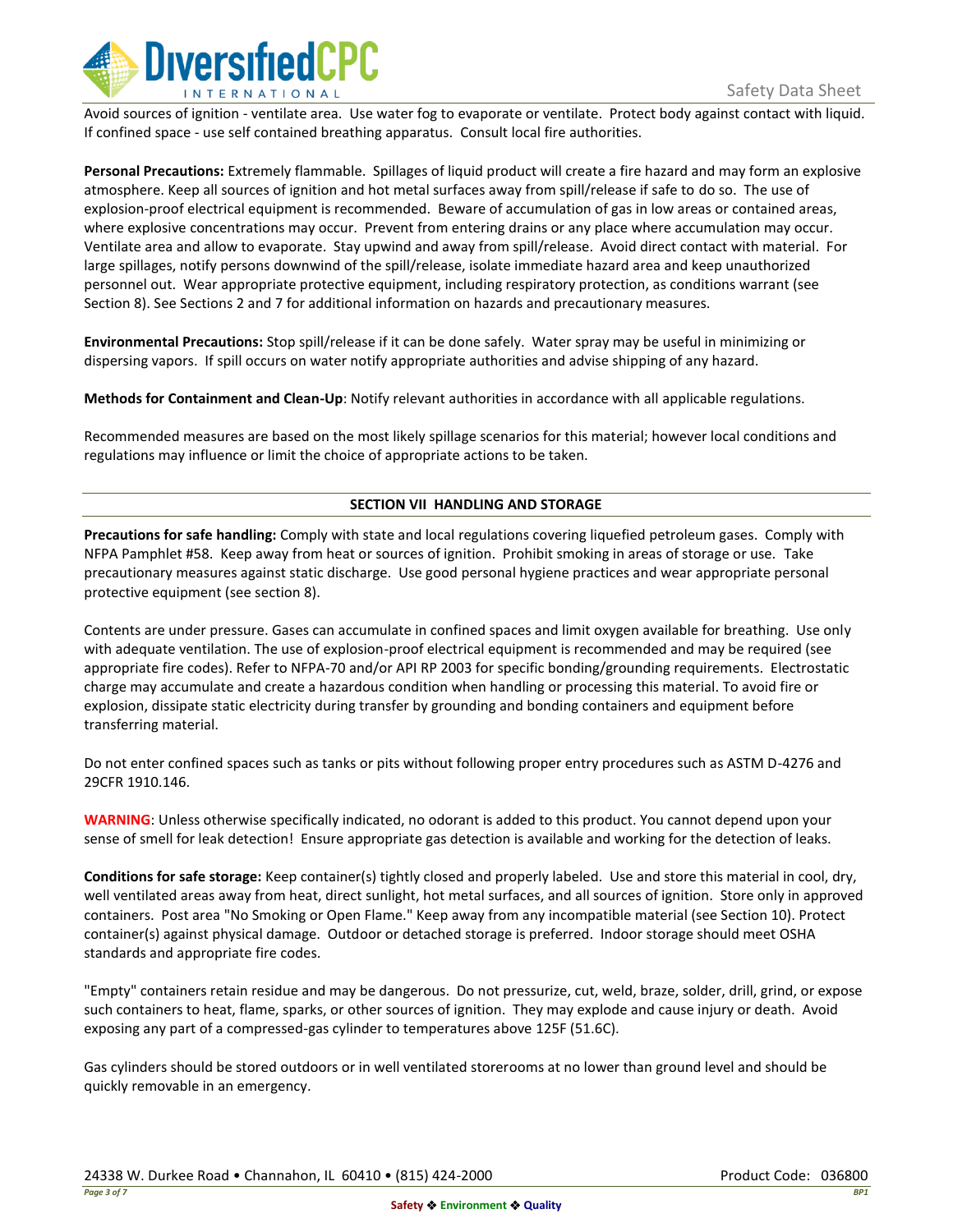

## **SECTION VIII EXPOSURE CONTROLS / PERSONAL PROTECTION**

### **Exposure Limits**

| Component                      |                                                                                                                                                                                                                                                                                                                                                                                                                                                                                                                                            | <b>ACIGH</b> | <b>ACIGH</b>      | <b>OSHA PEL</b> |                  |
|--------------------------------|--------------------------------------------------------------------------------------------------------------------------------------------------------------------------------------------------------------------------------------------------------------------------------------------------------------------------------------------------------------------------------------------------------------------------------------------------------------------------------------------------------------------------------------------|--------------|-------------------|-----------------|------------------|
|                                |                                                                                                                                                                                                                                                                                                                                                                                                                                                                                                                                            | TLV (TWA)    | <b>TLV (STEL)</b> | (TWA)           | <b>OTHER PEL</b> |
| Propane                        |                                                                                                                                                                                                                                                                                                                                                                                                                                                                                                                                            | Simple       | Simple            | 1000 ppm        |                  |
|                                |                                                                                                                                                                                                                                                                                                                                                                                                                                                                                                                                            | Asphyxiant   | Asphyxiant        |                 |                  |
| Isobutane                      |                                                                                                                                                                                                                                                                                                                                                                                                                                                                                                                                            |              | 1000 ppm          |                 |                  |
| n-Butane                       |                                                                                                                                                                                                                                                                                                                                                                                                                                                                                                                                            |              | 1000 ppm          |                 |                  |
| <b>Engineering Controls:</b>   | If current ventilation practices are not adequate to maintain airborne concentrations below<br>the established exposure limits, additional engineering controls may be required.                                                                                                                                                                                                                                                                                                                                                           |              |                   |                 |                  |
| <b>Personal Protection:</b>    |                                                                                                                                                                                                                                                                                                                                                                                                                                                                                                                                            |              |                   |                 |                  |
| Eye/Face Protection:           | The use of eye protection (such as splash goggles) that meets or exceeds ANSI Z.87.1 is<br>recommended when there is potential liquid contact to the eye. Depending on conditions<br>of use, a face shield may be necessary.                                                                                                                                                                                                                                                                                                               |              |                   |                 |                  |
| <b>Skin Protection:</b>        | Impervious, insulated gloves recommended.                                                                                                                                                                                                                                                                                                                                                                                                                                                                                                  |              |                   |                 |                  |
| <b>Respiratory Protection:</b> | A NIOSH approved, self-contained breathing apparatus (SCBA) or equivalent operated in a<br>pressure demand or other positive pressure mode should be used in situations of oxygen<br>deficiency (oxygen content less than 19.5 percent), unknown exposure concentrations, or<br>situations that are immediately dangerous to life or health (IDLH).<br>A respiratory protection program that meets or is equivalent to OSHA 29 CFR 1910.134 and<br>ANSI Z88.2 should be followed whenever workplace conditions warrant a respirator's use. |              |                   |                 |                  |

Suggestions provided in this section for exposure control and specific types of protective equipment are based on readily available information. Users should consult with the specific manufacturer to confirm the performance of their protective equipment. Specific situations may require consultation with industrial hygiene, safety, or engineering professionals.

#### **SECTION IX PHYSICAL AND CHEMICAL PROPERTIES**

| <b>Odor Threshold: No Data</b>                | <b>pH:</b> Not Applicable | Appearance & Odor: Clear, colorless liquefied gas with sweet petroleum odor. |                                                   |
|-----------------------------------------------|---------------------------|------------------------------------------------------------------------------|---------------------------------------------------|
| <b>Melting / Freezing Point:</b> No Data      |                           | Initial Boiling Point / Range: $-33.6$ TO $+31.1$ °F                         |                                                   |
| Flash Point (Method): -156 °F (Estimated)     |                           |                                                                              | <b>Evaporation Rate:</b> $>1$ (Ethyl Ether = 1.0) |
| Lower Explosion Limit: 1.8% (vol.) Gas in air |                           | Upper Explosion Limit: 9.5% (vol.) Gas in air                                |                                                   |
| Vapor Pressure @ 70 °F: 85 PSIG               |                           | <b>Vapor Density (air = 1.00):</b> 1.658                                     |                                                   |
| <b>Specific Gravity (H2O = 1.00):</b> $0.529$ |                           | Solubility in Water @ 70 °F: 0.008%                                          |                                                   |
| Percent Volatile by Volume: 100%              |                           | Auto-ignition temperature: No Data                                           |                                                   |
| <b>Decomposition Data:</b> No Data            |                           | Viscosity: No Data                                                           |                                                   |

## **SECTION X STABILITY AND REACTIVITY**

| Stable                                       |
|----------------------------------------------|
| Hazardous Polymerization: Can not occur      |
| None.                                        |
| Carbon monoxide, volatile hydrocarbon vapors |
| High heat, spark, and open flames            |
|                                              |

# **SECTION XI TOXICOLOGICAL INFORMATION**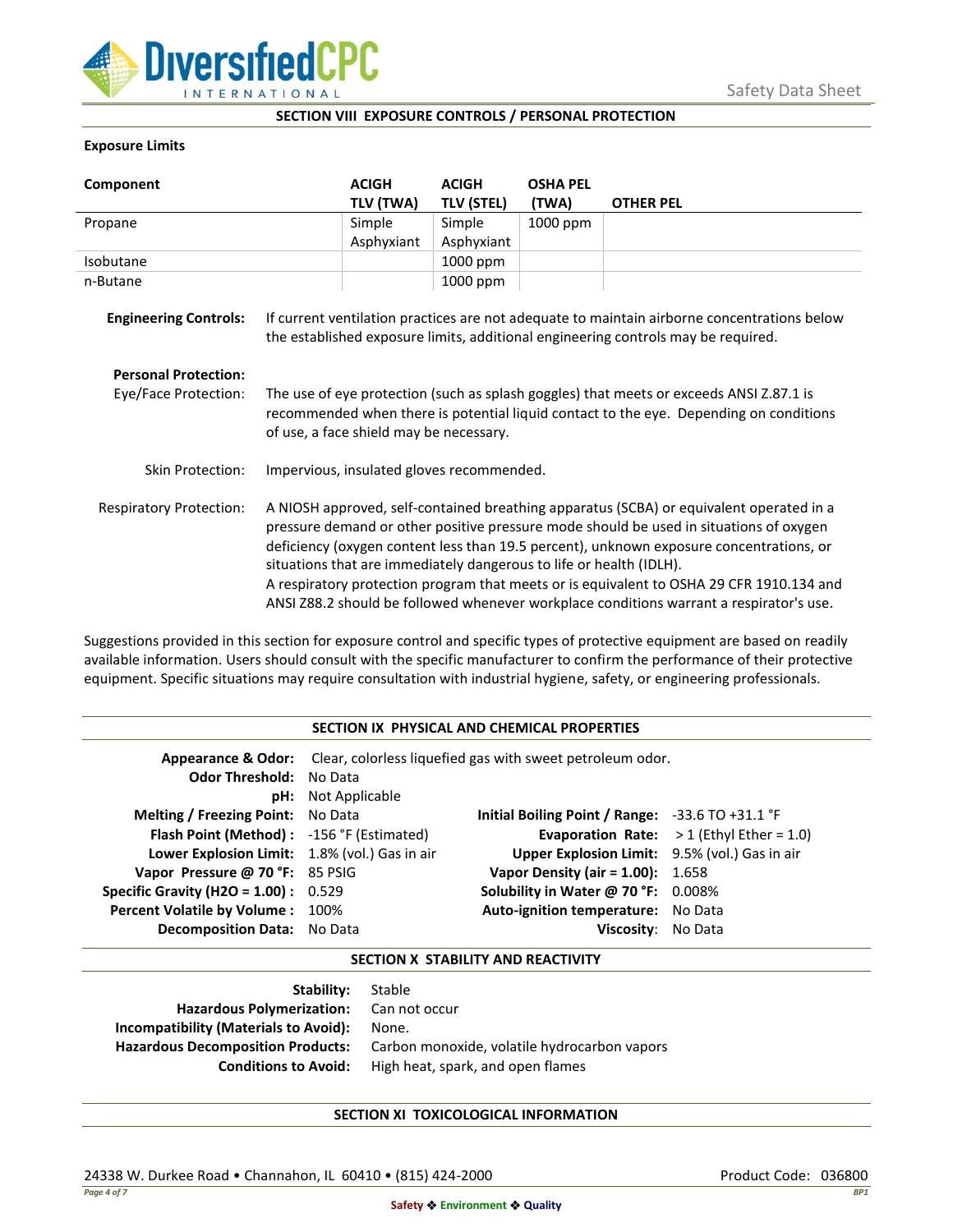

## **Effects Of Over Exposure**

**Ingestion:** Aspiration hazard!

- **Inhalation:** Inhalation of vapor may produce anesthetic effects and feeling of euphoria. Prolonged overexposure can cause rapid breathing, headache, dizziness, narcosis, unconsciousness, and death from asphyxiation, depending on concentration and time of exposure.
- **Skin Contact:** Contact with evaporating liquid can cause frostbite.

**Eye Contact:** Liquid can cause severe irritation, redness, tearing, blurred vision, and possible freeze burns.

**Specific Target Organ Toxicity (Single Exposure):** Not expected to cause organ effects from single exposure. **Specific Target Organ Toxicity (Repeated Exposure):** Not expected to cause organ effects from repeated exposure. **Carcinogenicity:** Not expected to cause cancer. This substance is not listed as a carcinogen by IARC, NTP or OSHA. **Germ Cell Mutagenicity:** Not expected to cause heritable genetic effects.

**Reproductive Toxicity:** Not expected to cause reproductive toxicity.

**Other Comments:** High concentrations may reduce the amount of oxygen available for breathing, especially in confined spaces. Hypoxia (inadequate oxygen) during pregnancy may have adverse effects on the developing fetus.

# **Information on Toxicological Effects of Components**

## **Propane**

*Target Organs:* No systemic or neurotoxic effects were noted in rats exposed to concentrations of propane as high as 12,000 ppm for 28 days.

*Reproductive Toxicity:* No adverse reproductive or developmental effects were observed in rats exposed to propane; no observed adverse effect level = 12,000 ppm.

## **n-Butane**

*Target Organs:* No systemic or neurotoxic effects were noted in rats exposed to concentrations of butane as high as 9,000 ppm for 28 days.

*Reproductive Toxicity:* No adverse reproductive or developmental effects were observed in rats exposed to butane; no observed adverse effect level = 12,000 ppm.

# **Isobutane**

*Target Organs:* No systemic or neurotoxic effects were noted in rats exposed to concentrations of isobutane as high as 9,000 ppm for 28 days.

*Reproductive Toxicity:* No adverse developmental effects were observed in rats exposed to concentrations of isobutane as high as 9000 ppm. Fertility and mating indices may have been affected at 9000 ppm but no effects were observed at 3000 ppm.

# **SECTION XII ECOLOGICAL INFORMATION**

**Toxicity:** Petroleum gases will readily evaporate from the surface and would not be expected to have significant adverse effects in the aquatic environment. Classification: No classified hazards.

**Persistence and Degradability:** The hydrocarbons in this material are expected to be inherently biodegradable. In practice, hydrocarbon gases are not likely to remain in solution long enough for biodegradation to be a significant loss process.

**Bioaccumulative Potential:** Not expected as having the potential to bioaccumulate.

**Mobility in Soil:** Due to the extreme volatility of petroleum gases, air is the only environmental compartment in which they will be found. In air, these hydrocarbons undergo photodegradation by reaction with hydroxyl radicals with half-lives ranging from 3.2 days for n-butane to 7 days for propane.

**Other Adverse Effects:** None anticipated.

# **SECTION XIII DISPOSAL INFORMATION**

### **Waste Disposal**

(1) Mechanical Recovery

24338 W. Durkee Road • Channahon, IL 60410 • (815) 424-2000 Product Code: 036800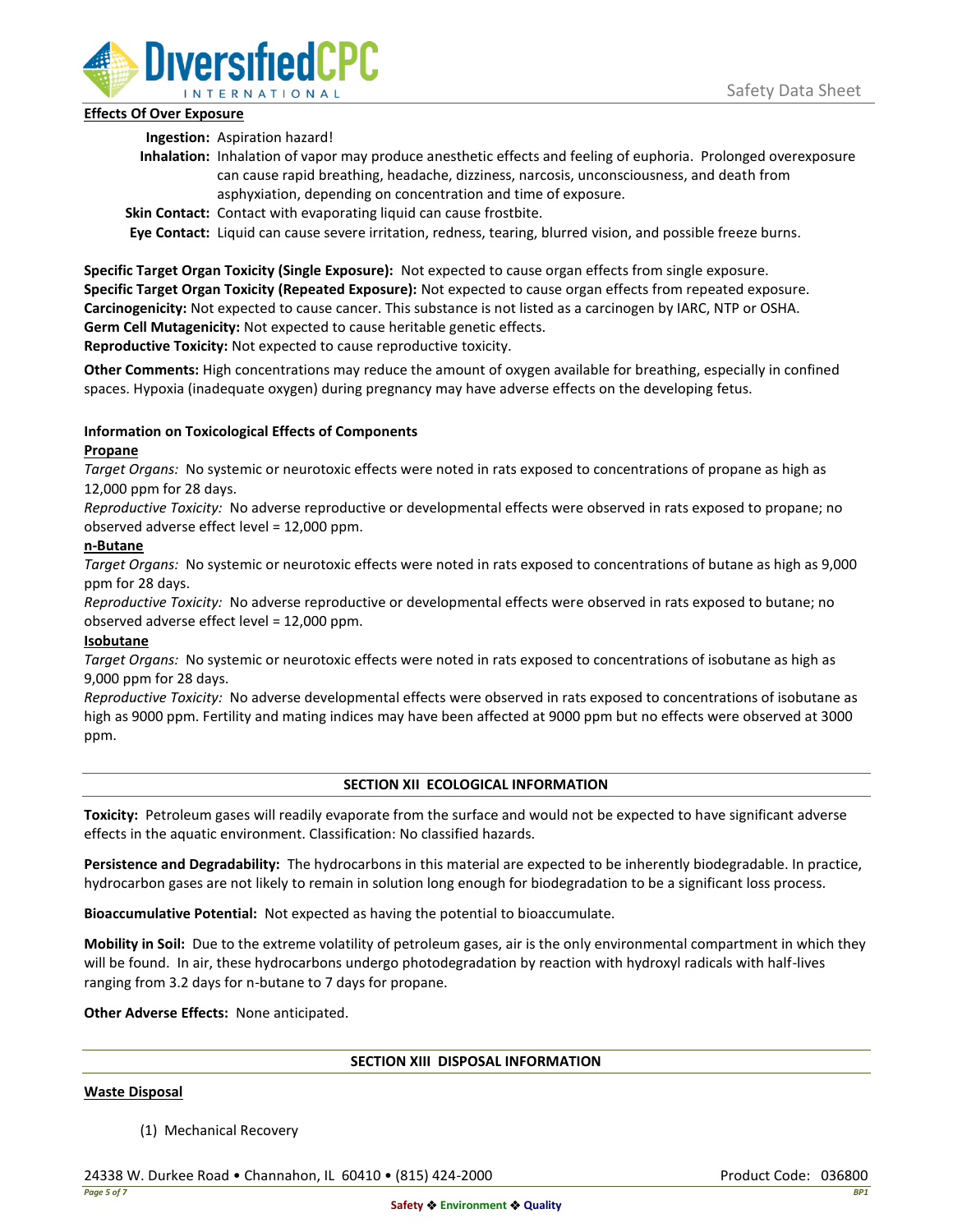

(2) Flare-Off At Safe Location (Vapors)

(3) Exhaust to Atmosphere in Safe Location (No Open Flames)

*\*\* Comply With All State and Local Regulations \*\**

### **SECTION XIV TRANSPORT INFORMATION**

#### **Transport Information**

UN1075, Petroleum Gases, Liquefied , 2.1

## **SECTION XV REGULATIONS**

### **Regulatory Information**

### **Chemical Inventories**

**USA TSCA:** All components of this product are listed on the TSCA Inventory. **Europe Einecs:** All components in this product are listed on EINECS **Canada Domestic Substances List (DSL):** This product and/or all of its components are listed on the Canadian DSL. **Australia AICS:** All components of this product are listed on AICS. **Korea ECL:** All components in this product are listed on the Korean Existing Chemicals Inventory (KECI). **Japan Miti (ENCS):** All components of this product are listed on MITI.

#### **SARA Title III:**

### **CERCLA/SARA (Section 302) Extremely Hazardous Substances and TPQs (in pounds):**

This material does not contain any chemicals subject to the reporting requirements of SARA 302 and 40 CFR 372.

### **SARA (311, 312) Hazard Class:**

| Acute Health:    | Yes |
|------------------|-----|
| Chronic Health:  | No  |
| Fire Hazard:     | Yes |
| Pressure Hazard: | Yes |

**SARA (313) Chemicals:** Not listed

**California Proposition 65:** This material does not contain any chemicals which are known to the State of California to cause cancer, birth defects or other reproductive harm at concentrations that trigger the warning requirements of California Proposition 65.

#### **EC Classification:**



F+ Extremely flammable

**Risk phrases:** 12 Extremely flammable.

## **Safety phrases:**

9 Keep container in a well-ventilated place.

16 Keep away from sources of ignition -No smoking.

33 Take precautionary measures against static discharges.

### **SECTION XVI OTHER INFORMATION**